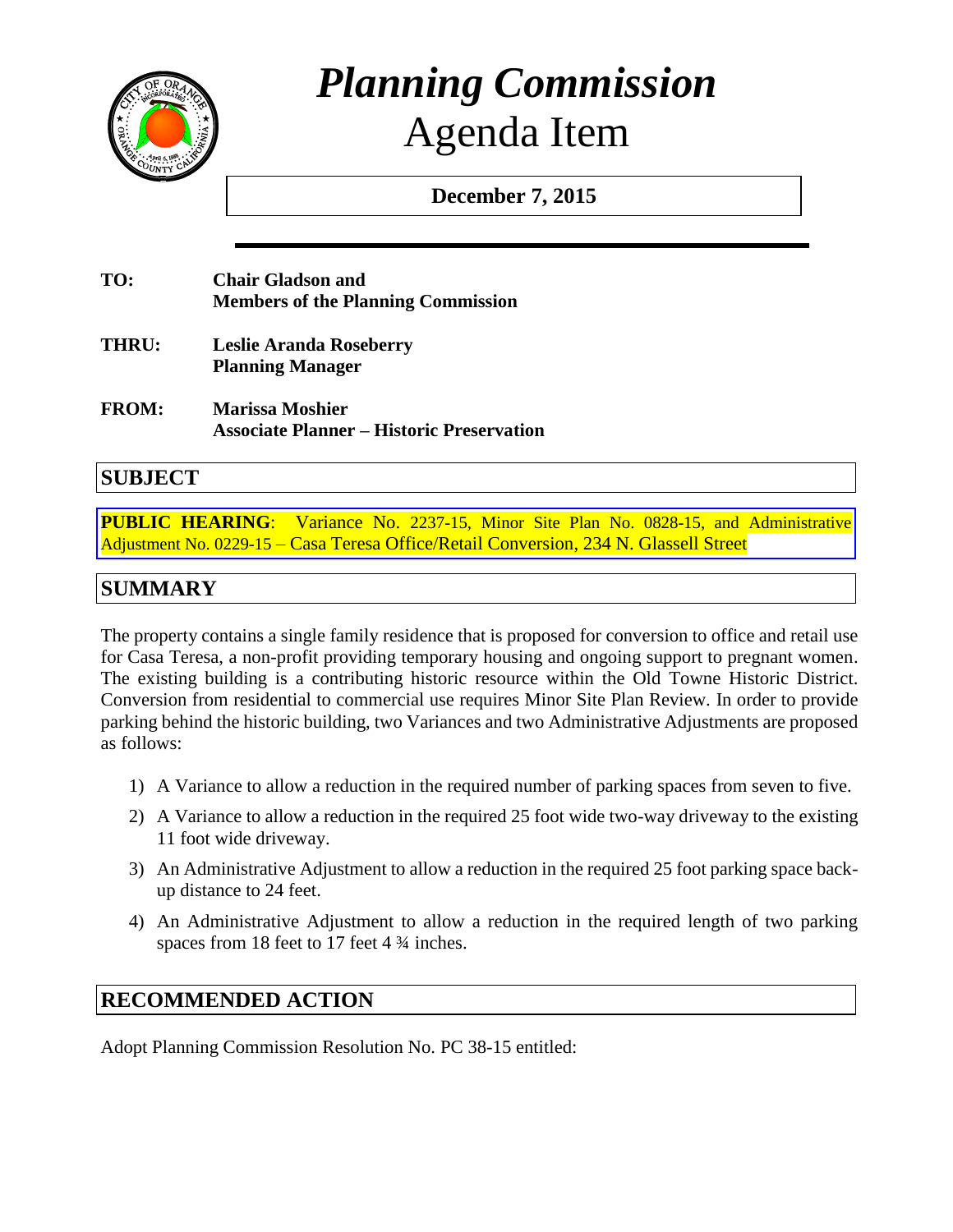**A RESOLUTION OF THE PLANNING COMMISSION APPROVING MINOR SITE PLAN NO. 0828-15; VARIANCE NO. 2237-15 TO: 1) ALLOW A REDUCTION IN THE REQUIRED NUMBER OF PARKING SPACES FROM SEVEN TO FIVE, AND 2) ALLOW A REDUCTION IN THE REQUIRED DRIVEWAY WIDTH TO 11 FEET; AND ADMINISTRATIVE ADJUSTMENT NO. 0229-15 TO 1) ALLOW A REDUCTION IN THE REQUIRED PARKING SPACE BACK-UP DISTANCE TO 24 FEET, AND 2) ALLOW A REDUCTION IN THE REQUIRED PARKING SPACE LENGTH TO 17 FEET 4.75 INCHES FOR 2 PARKING SPACES ON PROPERTY LOCATED AT 234 N. GLASSELL STREET**

## **AUTHORIZATION/GUIDELINES**

Orange Municipal Code (OMC) Section 17.10.040.C authorizes the Planning Commission to review and take action on any Variances not within the purview of the Zoning Administrator and Variances submitted in conjunction with another application. One of the Variances and the two Administrative Adjustments could be considered by the Zoning Administrator but, because they are in association with one Variance to reduce the required number of parking spaces, all Variances and Administrative Adjustments require review by the Planning Commission. OMC Section 17.10.060 requires Minor Site Plan Review for projects that involve conversion of an existing residential use to a commercial use. Pursuant to OMC 17.08.020, when more than one type of application is filed for a single project, the application requiring the highest level of approval shall dictate the review process for the entire application. The Planning Commission has final project determination on the Variances, Minor Site Plan, and Administrative Adjustments.

## **PUBLIC NOTICE**

On November 25, 2015, the City sent a Public Hearing Notice to a total of 163 property owners/tenants within a 300-foot radius of the project site and persons specifically requesting notice. The project site has been posted in one location with notification on that same date.

## **ENVIRONMENTAL REVIEW**

**Categorical Exemption:** The proposed project is categorically exempt from the provisions of the California Environmental Quality Act (CEQA) per State CEQA Guidelines Section 15303 (Class 3 – New Construction or Conversion of Small Structures), Section 15311 (Class 11 – Accessory Structures) and Section 15331 (Class 31 – Historical Resource Restoration/Rehabilitation) because the project involves conversion of an existing single family residence to office/retail use and construction of a small parking lot at the rear of the property in an urbanized area. The proposed project involves rehabilitation of the exterior of the historic building, including construction of an accessible ramp. The project is in conformance with the *Secretary's Standards* because all proposed alterations preserve the character of the historic building. No public environmental review is required.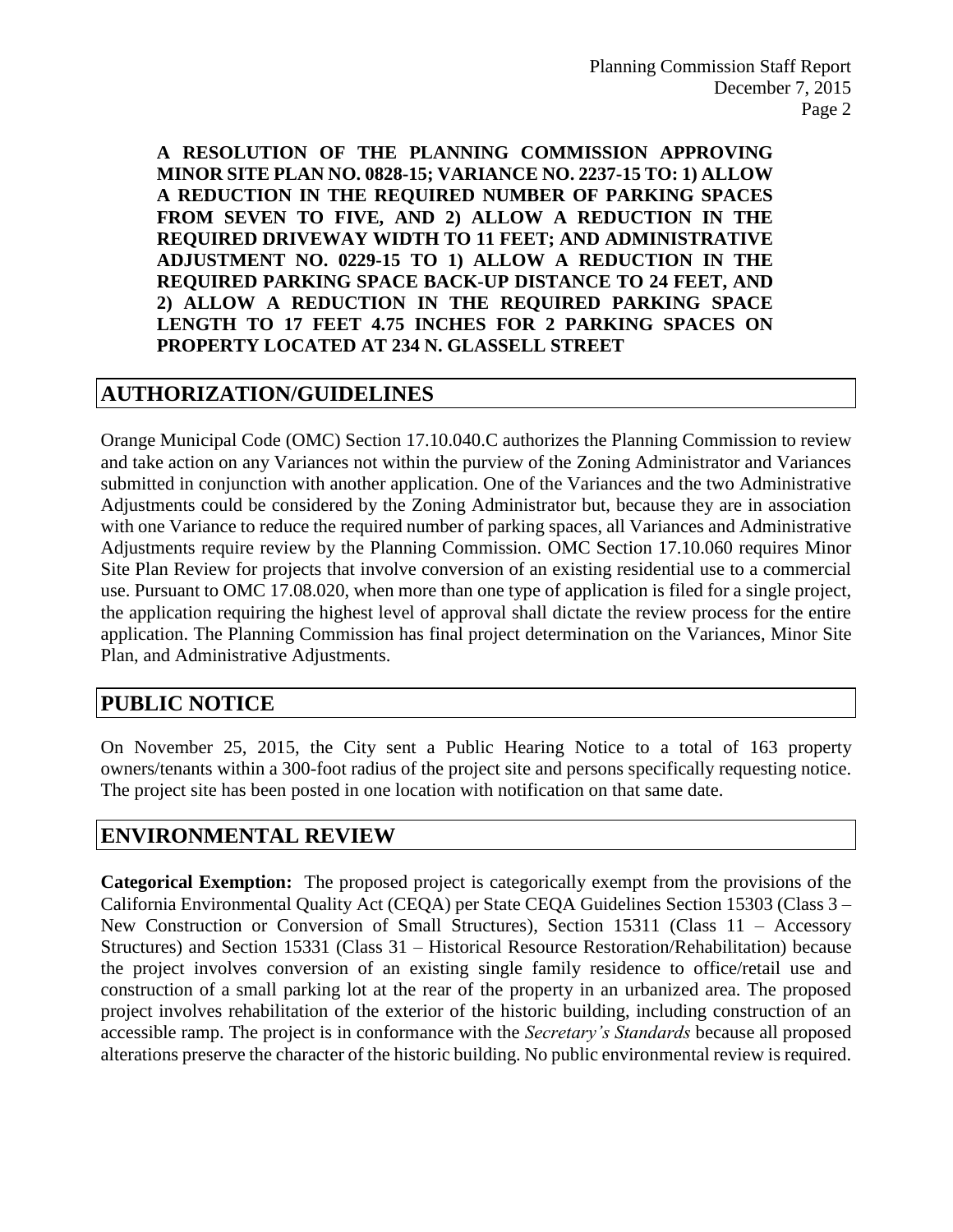# **PROJECT BACKGROUND**

| Applicant:                                  | MZ Partners, LLC                                                                                                                                                                                                                                                                    |  |  |
|---------------------------------------------|-------------------------------------------------------------------------------------------------------------------------------------------------------------------------------------------------------------------------------------------------------------------------------------|--|--|
| Property Owner:                             | MZ Partners, LLC                                                                                                                                                                                                                                                                    |  |  |
| <b>Property Location:</b>                   | 234 N. Glassell Street                                                                                                                                                                                                                                                              |  |  |
| <b>Existing General Plan</b>                | Old Towne Mixed Use-15S                                                                                                                                                                                                                                                             |  |  |
| Land Use Element Designation:               |                                                                                                                                                                                                                                                                                     |  |  |
| <b>Existing Zoning</b>                      | Old Towne Mixed Use-15S                                                                                                                                                                                                                                                             |  |  |
| Classification:                             |                                                                                                                                                                                                                                                                                     |  |  |
| Old Towne:                                  | Contributor to Old Towne Historic District                                                                                                                                                                                                                                          |  |  |
| Specific Plan/PC:                           | None                                                                                                                                                                                                                                                                                |  |  |
| Site Size:                                  | 7,841 square feet                                                                                                                                                                                                                                                                   |  |  |
| Circulation:                                | Access occurs from N. Glassell Street, a local collector.                                                                                                                                                                                                                           |  |  |
| <b>Existing Conditions:</b>                 | The site is developed with a 1,667 square foot, single-<br>family residence. The property has no garage or other<br>established off street parking. The existing building was<br>constructed c. 1910 and is a contributing historic<br>resource to the Old Towne Historic District. |  |  |
| <b>Surrounding Land Uses</b><br>and Zoning: | Surrounding land uses are a mix of commercial and<br>residential. Properties to the north, south and east are<br>zoned Old Towne Mixed Use 15S. Properties to the<br>west are zoned Single Family Residential (R-1-6).                                                              |  |  |
| Previous<br>Applications/Entitlements:      | None                                                                                                                                                                                                                                                                                |  |  |

# **PROJECT DESCRIPTION**

The applicant proposes to convert an existing single family residence to commercial use. The existing building square footage would be allocated to 889 square feet of office and 778 square feet of retail. To convert the building to commercial use, the property must be brought into compliance with the parking requirements for the new uses established in Orange Municipal Code Chapter 17.34. The required number of parking spaces for the office/retail use is seven. With the placement and size of the historic building on the property, the applicant has determined that a maximum of five parking spaces will fit at the rear of the building. As a result, the applicant is requesting a Variance for a reduction in two required parking spaces. The applicant is also requesting two Administrative Adjustments to reduce the required back-up distance from the parking spaces by one foot and to reduce the required length of two parking spaces by 7 ¼ inches. Under the OMC, a two-way driveway must be a minimum of 25 feet wide. The second Variance is required to allow use of the existing 11 foot wide driveway as a two-way driveway.

Other components of the project include landscaping in the front, side and rear yards, painting the building with compatible colors, construction of an accessible ramp, construction of a trash enclosure, and re-roofing.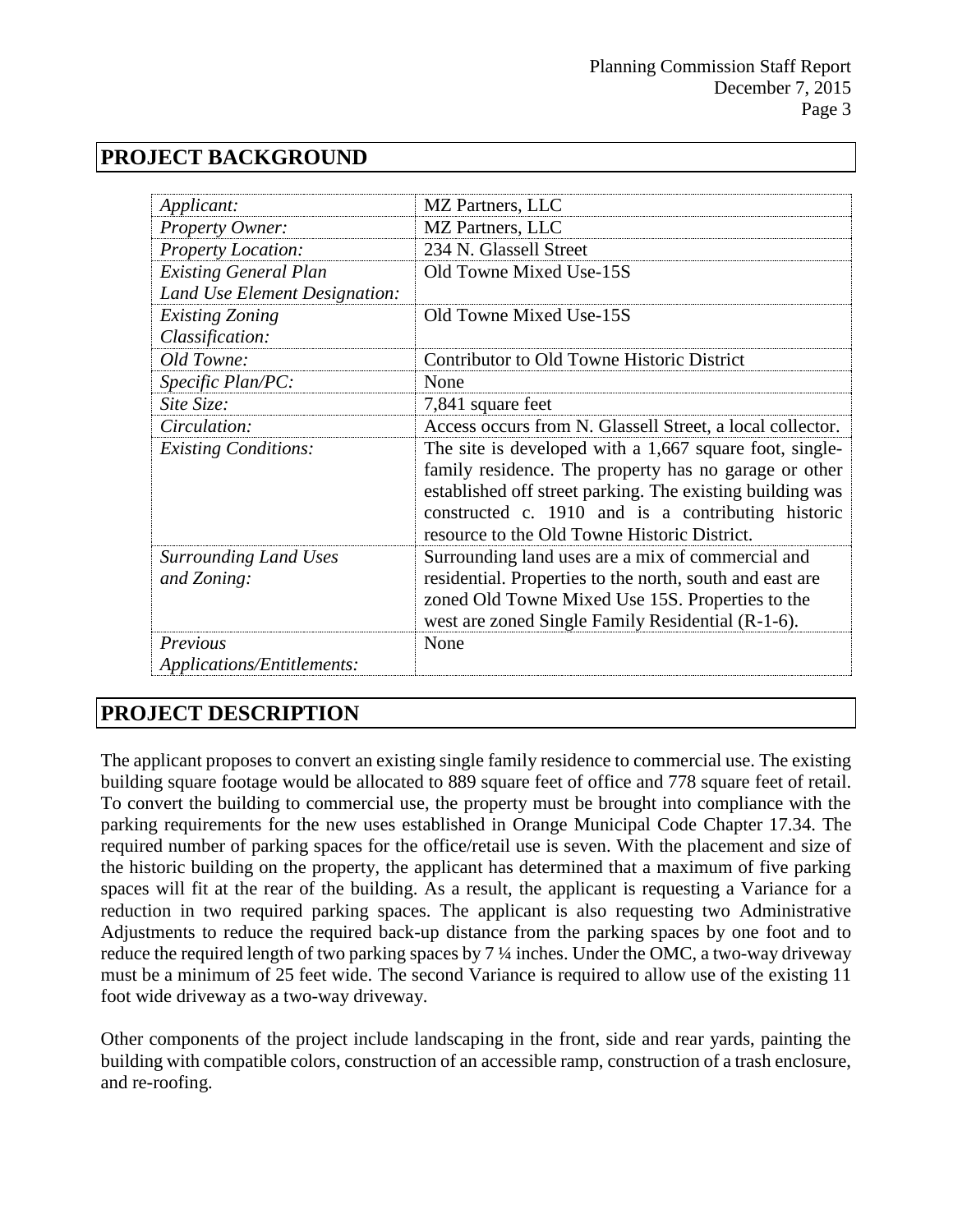|                  | <b>Required</b>         | <b>Proposed</b>            | <b>Code Section</b> |
|------------------|-------------------------|----------------------------|---------------------|
| Parking,         | 5 spaces per 1,000      | 5 spaces provided.         | 17.34.060.A         |
| Commercial Use   | square feet of gross    | Variance required.         |                     |
|                  | floor area for retail   |                            |                     |
|                  | use. 4 spaces per       |                            |                     |
|                  | 1,000 square feet       |                            |                     |
|                  | gross floor area for    |                            |                     |
|                  | office use.             |                            |                     |
|                  | 7 total spaces          |                            |                     |
|                  | required for 1,667      |                            |                     |
|                  | SF building.            |                            |                     |
| Driveway, Width  | 25' for two-way         | 11' provided.              | 17.34.110.F.6       |
|                  | driveway                | Variance required.         |                     |
| Parking, Back-up | 25' back-up             | 24' provided.              | 17.34.110.A         |
| <b>Distance</b>  | distance required       | Administrative             |                     |
|                  | from parking spaces     | Adjustment required.       |                     |
| Parking, Space   | 18'                     | 18' provided for 3         | 17.34.110.A         |
| Length           |                         | spaces. $17' 4\frac{3}{4}$ |                     |
|                  |                         | provided for 2 spaces.     |                     |
|                  |                         | Administrative             |                     |
|                  |                         | Adjustment required.       |                     |
| Parking, Space   | $9'$ or $10'$ feet when | 9' or 10' provided as      | 17.34.110.A         |
| Width            | adjacent to a wall or   | required.                  |                     |
|                  | fence                   |                            |                     |

#### *Development Standards*

## **APPLICATION(S) REQUESTED/ REQUIRED FINDINGS**

**Variance:** The applicant is requesting a Variance from Orange Municipal Code Sections 17.34.060.A and 17.34.110.F.6 to allow:

- 1. A reduction in the required number of parking spaces from seven to five for the office/retail uses.
- 2. A reduction in the required 25 foot wide two-way drive aisle to allow use of the existing 11 foot wide driveway.

#### *Required Findings:*

1. Because of special circumstances applicable to subject property, including size, shape, topography, location or surroundings, the strict application of the zoning ordinance is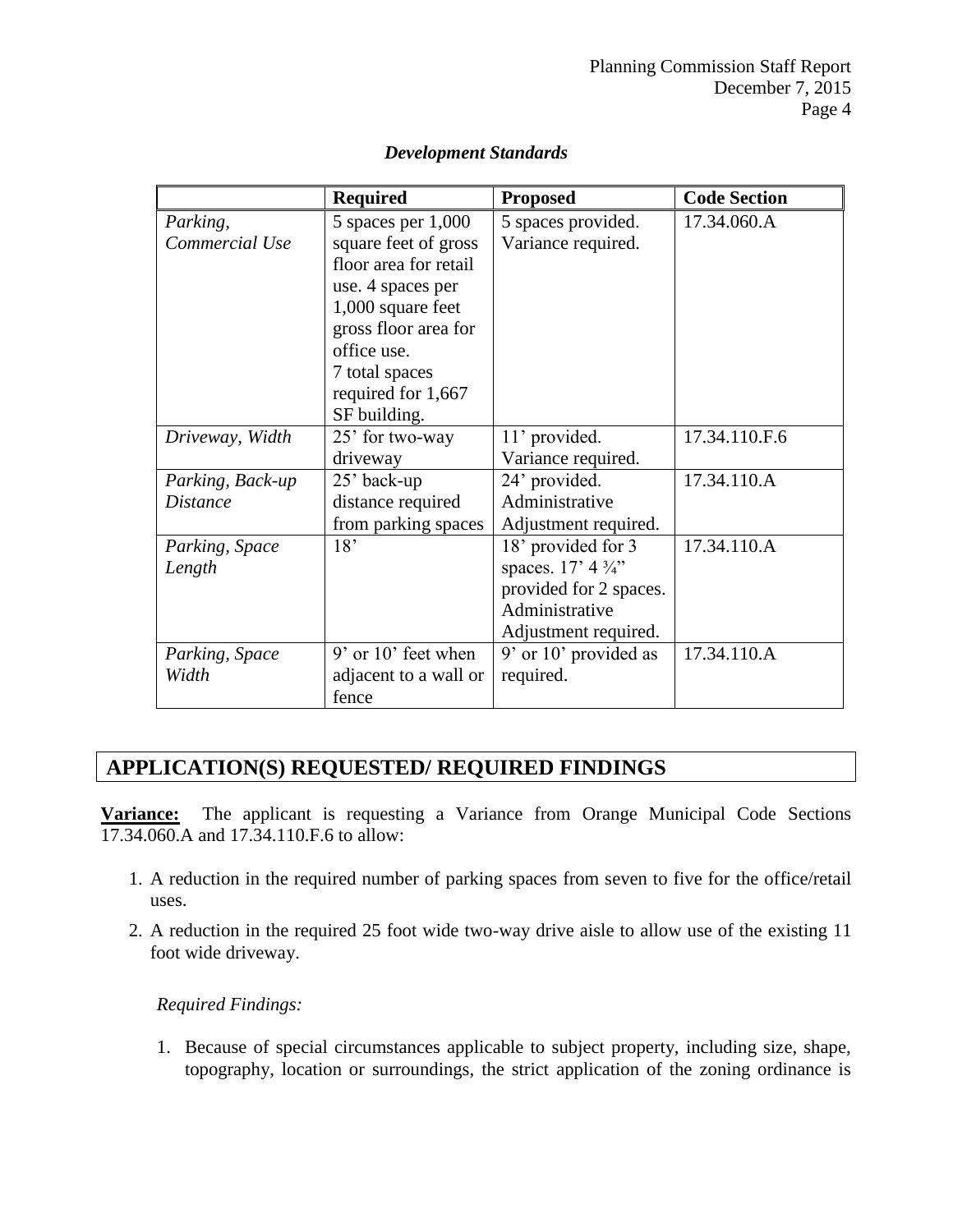found to deprive the subject property of privileges enjoyed by other properties in the vicinity and under identical zone classification.

2. The variance granted shall be subject to such conditions which will assure that the authorized adjustment shall not constitute a grant of special privilege inconsistent with the limitations upon other properties in the vicinity and zone in which subject property is located.

**Minor Site Plan:** The applicant is requesting conversion of the property from residential to commercial use which requires Minor Site Plan Review.

#### *Required Findings:*

- 1. The project design is compatible with surrounding development and neighborhoods.
- 2. The project conforms to City development standards and any applicable special design guidelines or specific plan requirements.
- 3. The project provides for safe and adequate vehicular and pedestrian circulation, both onand off-site.
- 4. City services are available and adequate to serve the project.
- 5. The project has been designed to fully mitigate or substantially minimize adverse environmental effects.

**Administrative Adjustment:** The applicant is requesting Administrative Adjustments from Orange Municipal Code Section 17.34.110.A to allow:

- 1. A less than 10 percent reduction in the required parking space back-up distance from 25 feet to 24 feet.
- 2. A less than 10 percent reduction in the required length of two parking spaces from 18 feet to 17 feet  $4\frac{3}{4}$  inches.

#### *Required Findings:*

- 1. That the reduction in standards will not be detrimental to the public health, safety, and general welfare of persons residing or working on the subject property or in the vicinity.
- 2. That issuance of the permit does not compromise the intent of this code.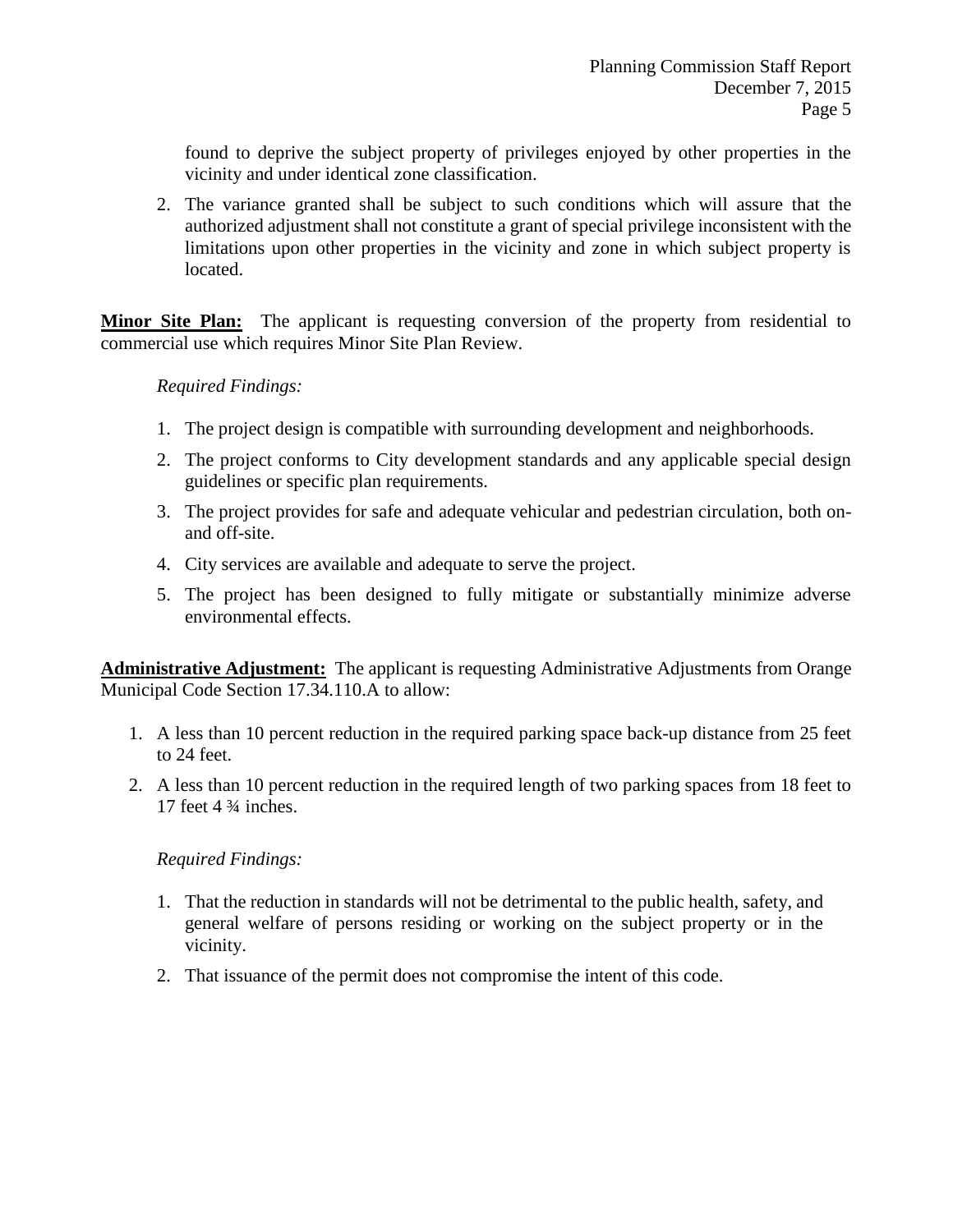# **ANALYSIS/STATEMENT OF THE ISSUES**

#### Issue 1: Justification for Variances and Administrative Adjustments

The proposed office and retail uses are permitted by right in the Old Towne Mixed Use-15S zone and are consistent with the Old Towne Mixed Use General Plan designation for the property. The 200 block of N. Glassell Street consists primarily of small scale commercial buildings. Many of the properties contain historic residential buildings that have been converted to commercial uses with surface parking lots in the rear yards. In order to convert the existing single family residence to office and retail uses, the applicant is required to provide parking for the new uses on site. Given the constraint of the historic building on the property, the applicant seeks one Variance to reduce the required number of parking spaces for the office and retail uses, one Variance to allow use of the existing driveway as a two-way drive aisle, and two Administrative Adjustments to reduce the backup distance and length of the parking spaces in the new parking area.

The area available for parking on the property is limited by the placement and size of the historic building. In order to preserve the streetscape character of the Old Towne Historic District, parking is prohibited in the front yard area. The applicant studied alternative parking layouts for the rear yard; however, none of the alternative options were able to substantially increase the total number of parking spaces. The applicant also considered the possibility of demolishing two small pop-out additions at the rear of the historic building to provide additional space for parking. However, these rear additions appear to have been constructed early in the building's history and are likely contributing features of the historic building.

Other buildings on the block have been converted from residences to commercial uses and have similar constraints on the size, back-up area, and parking dimensions. Staff recommends that the small reduction in the back-up distance and length of two parking spaces will not reduce the functionality of the parking area. Similarly, use of the existing 11 foot wide driveway for both ingress and egress to the rear parking area is typical of the historic residential buildings that have been converted to commercial uses in the 200 block of N. Glassell Street. With the change in use, the applicant has agreed to rehabilitate the historic building, including seismic retrofit, re-roofing, new landscaping, repairs and painting. The applicant's investment in repairs will improve the streetscape and will support the long-term preservation of the historic building. Granting the Variances and Administrative Adjustments will confer no more rights to the subject property than already exist for other properties in the neighborhood, and staff supports the proposed Variances and Administrative Adjustments in order to preserve the historic building on the property.

# **ADVISORY BOARD RECOMMENDATION**

Staff from interested departments reviewed the project on October 28, 2015 and recommended approval with conditions.